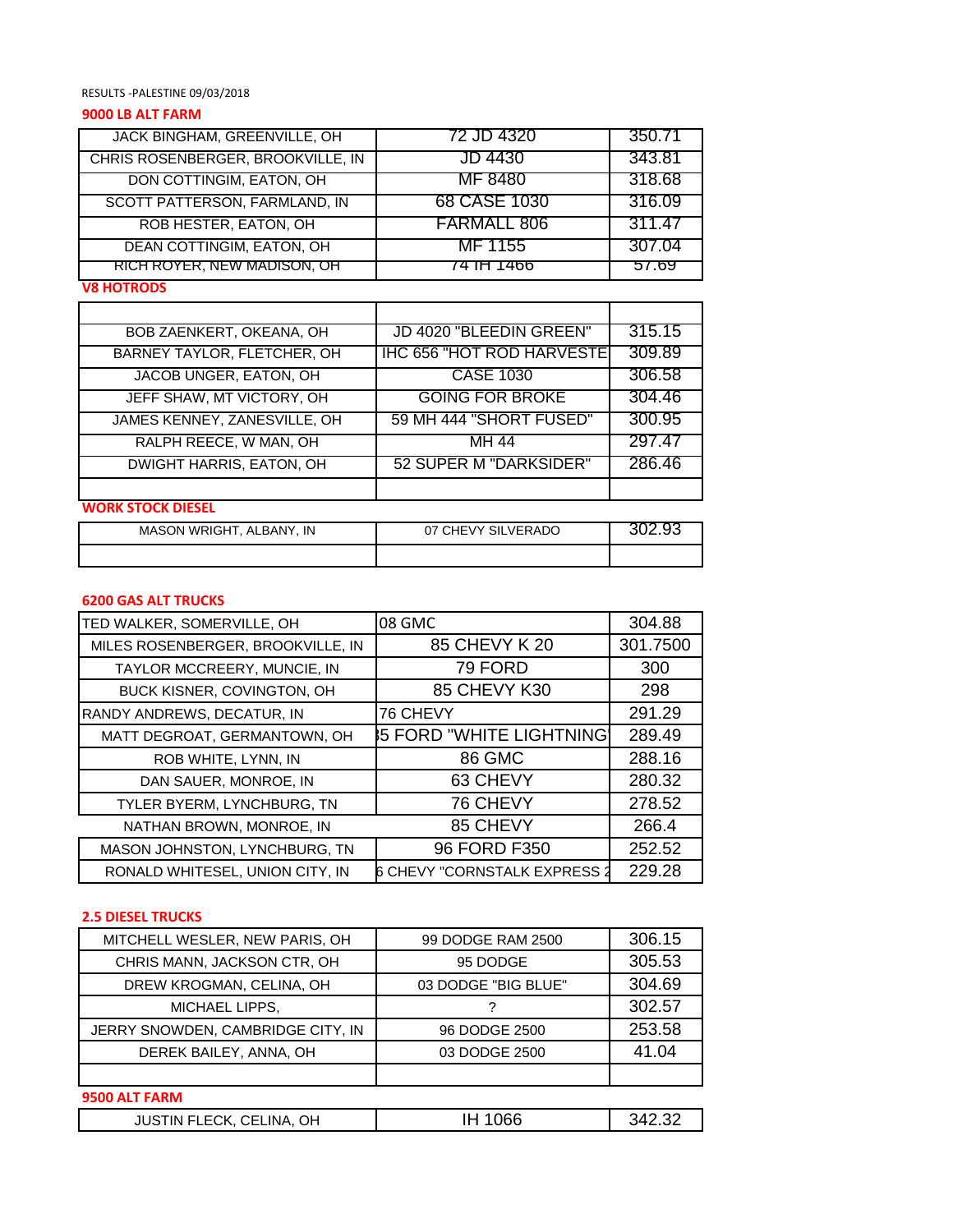| SCOT MILLER, SPENCERVILLE, OH  | <b>DRAGLINE XPRESS</b>             | 334.84          |
|--------------------------------|------------------------------------|-----------------|
| RUSS CLARK, COVINGTON, OH      | JD 4250 "CRUZIN DEERE"             | 330.13          |
| SCOTT HUELSMAN, CHICKASAW, OH  | 75 1066 "RUMOR HAS IT"             | 322.83          |
| CHRIS REGEDANZ, CELINA, OH     | <b>JD 4430</b>                     | 315.18          |
| JUSTIN FLECK, CELINA, OH       | IH 1066                            | 313.95          |
| COLE WILDERMUTH, LEWISTOWN, OH | ID 7920 "THE REPLACEMENT DEERE II' | 309.67          |
| BRETT HARTMAN, LIBERTY, IN     | 1066                               | 304.67          |
|                                |                                    |                 |
|                                |                                    |                 |
| <b>Naturally Aspirated</b>     |                                    |                 |
| <b>NAME &amp; ADDRESS</b>      | <b>YEAR &amp; MODEL</b>            | <b>DISTANCE</b> |
| MIKE PATTERSON, MODOC, IN      | 30 CASE 970                        | 306.09          |
| BILL DOWNING, CENTERVILLE, IN  | <b>55 OLIVER 88</b>                | 298.93          |
| TIM BEISER, HAMILTON, OH       | <b>CASE 970</b>                    | 297.39          |
| BOB RHOADES, CENTERVILLE, IN   | 58 IH 460                          | 294.23          |
| KENT BUTLER, ELWOOD, IN        | <b>55 M&amp;M GBD</b>              | 288.95          |

# **6500 LB ANTIQUES**

| <b>NAME &amp; ADDRESS</b>    | <b>YEAR &amp; MODEL</b> | <b>DISTANCE</b> |
|------------------------------|-------------------------|-----------------|
| JASON LEE, ELDORADO, OH      | 54 FORDSON MAJ DIESEL   | 207.28          |
| TOMMY CARR, RIDGEVILLE, IN   | 53 MM UBE               | 205.35          |
| PAUL FLAMES, PORTAGE, OH     | 56 OLIVER SUPER 88      | 200.41          |
| JASON FLA\MES, PORTAGE, OH   | 50 FARMALL M            | 198.67          |
| FRANK MARCHAL, BRADFORD, OH  | 55 CASE 400             | 191.63          |
| DEVON NIEHOFF, RUSHVILLE, IN | FARMALL 560             | 191.47          |
|                              |                         |                 |

# **6000 LB ANTIQUES**

| <b>NAME &amp; ADDRESS</b>       | <b>YEAR &amp; MODEL</b> | <b>DISTANCE</b> |
|---------------------------------|-------------------------|-----------------|
| DEVON NIEHOFF, RUSHVILLE, IN    | 58 FARMALL 560          | 197.1           |
| PAUL FLAMES, PORTAGE, OH        | 56 OLIVER SUPER 88      | 193.18          |
| TOMMY CARR, RIDGEVILLE, IN      | 53 MM UBE               | 191.28          |
| JASON LEE, ELDORADO, OH         | 54 FORDSON MAJ DIESEL   | 187.03          |
| KIRT/LUKE DREW, NEW MADISON, OH | <b>FARMALL SM</b>       | 186.31          |
| GARY HUMMEL, NEW WESTON, OH     | 53 COCKSHUTT 50         | 185.94          |
| JIM ROSE,                       | 59 FARMALL 460          | 185.59          |
| FRANK MARCHAL, BRADFORD, OH     | 55 CASE 400             | 185.33          |
| NATE NIEHOFF, GLENWOOD, IN      | 58 FARMALL 460          | -1              |
| JASON FLAMES, PORTAGE, OH       | 50 FARMALL M            | -1              |

# **5500 LB ANTIQUES**

| NAME & ADDRESS               | YEAR & MODEL          | <b>DISTANCE</b> |
|------------------------------|-----------------------|-----------------|
| DEVON NIEHOFF, RUSHVILLE, IN | <b>58 FARMALL 560</b> | 187.29          |
| GREG BONWELL, CAMBRIDGE, IN  | 53 OLIVER             | 185.89          |
| RANDY HEDRICK, RUSHVILLE, IN | 58 FARMALL 460        | 185.66          |
| TOMMY CARR, RIDGEVILLE, IN   | 53 MM UBE             | 185.61          |
| DALE MARLING, LIBERTY, IN    |                       | 185.31          |

T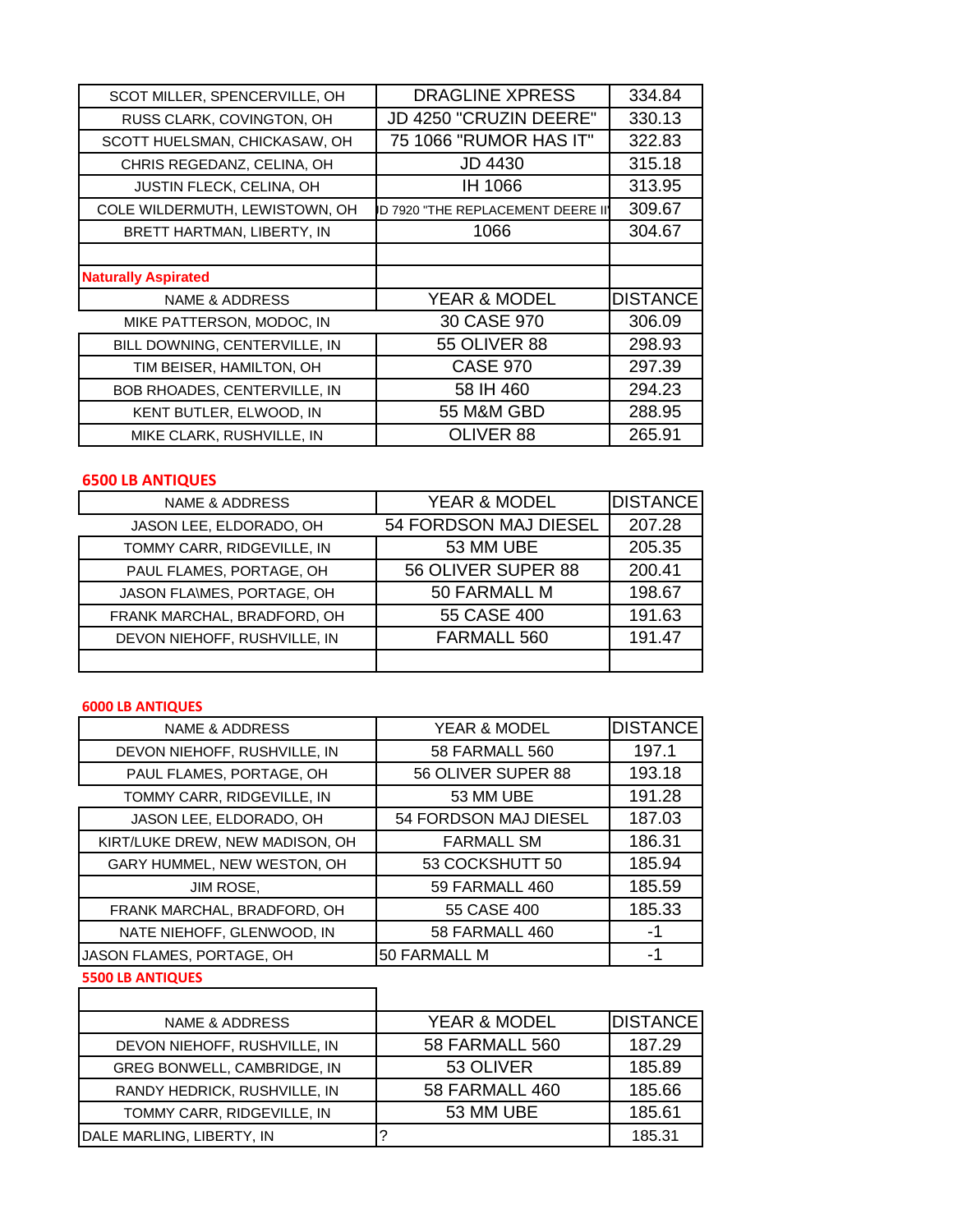| DAVID RISSELMAN, RUSHVILLE, IN  | 59 FARMALL 460          | 184.77          |
|---------------------------------|-------------------------|-----------------|
| DELBERT HERTEL, LIBERTY, IN     | 58 OLIVER 770           | 184.31          |
| JASON FLAMES, PORTAGE, OH       | 50 FARMALL M            | 184.16          |
| KIRT/LUKE DREW, NEW MADISON, OH | <b>FARMALL SM</b>       | 183.52          |
| KEVIN KUHN, RUSHVILLE, IN       | OLIVER 88               | 183.39          |
| <b>JIM ROSE</b>                 | 59 FARMALL 460          | 183.38          |
| RUSS MARCHAL, VERSAILLES, OH    | 55 CASE 400             | 183.31          |
| LLOYD LEE, ELDORADO, OH         | 54 FORDSON MAJ DIESEL   | 182.99          |
| DAN BROWN, RUSHVILLE, IN        | 58 FARMALL 460          | 182.58          |
| PAUL FLAMES, PORTAGE, OH        | 56 OLIVER SUPER 88      | 179.84          |
| NATE NIEHOFF, GLENWOOD, IN      | 58 FARMALL 460          | 178.97          |
| GARY HUMMEL, NEW WESTON, OH     | 53 COCKSHUTT 50         | 176.84          |
|                                 |                         |                 |
| <b>5000 LB ANTIQUES</b>         |                         |                 |
| <b>NAME &amp; ADDRESS</b>       | YEAR & MODEL            | <b>DISTANCE</b> |
| JASON FLAMES, PORTAGE, OH       | 50 FARMALL M            | 199.93          |
| DAN BROWN, RUSHVILLE, IN        | <b>58 FARMALL 460</b>   | 191.89          |
| TOMMY CARR, RIDGEVILLE, IN      | 53 MM UBE               | 188.7           |
| DAVID RISSELMAN, RUSHVILLE, IN  | 59 FARMALL 460          | 186.81          |
| KIRT/LUKE DREW, NEW MADISON, OH | <b>FARMALL SM</b>       | 185.24          |
| PHIL KUHN, RUSHVILLE, IN        | 51 OLIVER 880           | 184.49          |
| NATE NIEHOFF, GLENWOOD, IN      | 58 FARMALL 460          | 183.07          |
| NATE LAFUZE, RICHMOND, IN       | FARMALL 450             | 182.60          |
| RADY HEDRICK, RUSHVILLE, IN     | 58 FARMALL 460          | 181.71          |
|                                 |                         |                 |
| DALE MARLING, LIBERTY, IN       | 2                       | 181.36          |
| DEVON NIEHOFF, RUSHVILLE, IN    | 58 FARMALL 560          | 180.99          |
| TOBY LAFUZE, RICHMOND, IN       | 47 W6                   | 178.96          |
| GREG BONWELL, CAMBRIDGE, IN     | 53 OLIVER               | 178.36          |
| DELBERT HERTEL, LIBERTY, IN     | 58 OLIVER 770           | 178             |
| RON HILEMAN, GREENVILLE, OH     | 51 FARMALL M            | 176.81          |
| KEVIN KUHN, RUSHVILLE, IN       | OLIVER 88               | 174.9           |
| JIM ROSE,                       | 59 FARMALL 460          | 174.86          |
| GARY HUMMEL, NEW WESTON, OH     | 53 COCKSHUTT 50         | 173.6           |
| JORDON HART, ARCANUM, OH        | 50 AC WD 45             | 136.78          |
| PAUL FLAMES, PORTAGE, OH        | 56 OLIVER SUPER 88      | $-1$            |
| LLOYD LEE, ELDORADO, OH         | 54 FORDSON MAJ DIESEL   | $-1.00$         |
|                                 |                         |                 |
| <b>4500lb ANTIQUES</b>          |                         |                 |
| <b>NAME &amp; ADDRESS</b>       | <b>YEAR &amp; MODEL</b> | <b>DISTANCE</b> |
| PAUL FLAMES, PORTAGE, OH        | 56 OLIVER SUPER 88      | 212.73          |
| GREG BONWELL, CAMBRIDGE, IN     | 53 OLIVER               | 198.93          |
| RANDY HEDRICK, RUSHVILLE, IN    | 58 FARMALL 460          | 198.47          |
| NATE NIEHOFF, GLENWOOD, IN      | 58 FARMALL 460          | 194.48          |
| DAVID RISSELMAN, RUSHVILLE, IN  | 59 FARMALL 460          | 194.08          |
| BOB WILLS, UNION CITY, OH       | 52 OLIVER 88            | 193.58          |